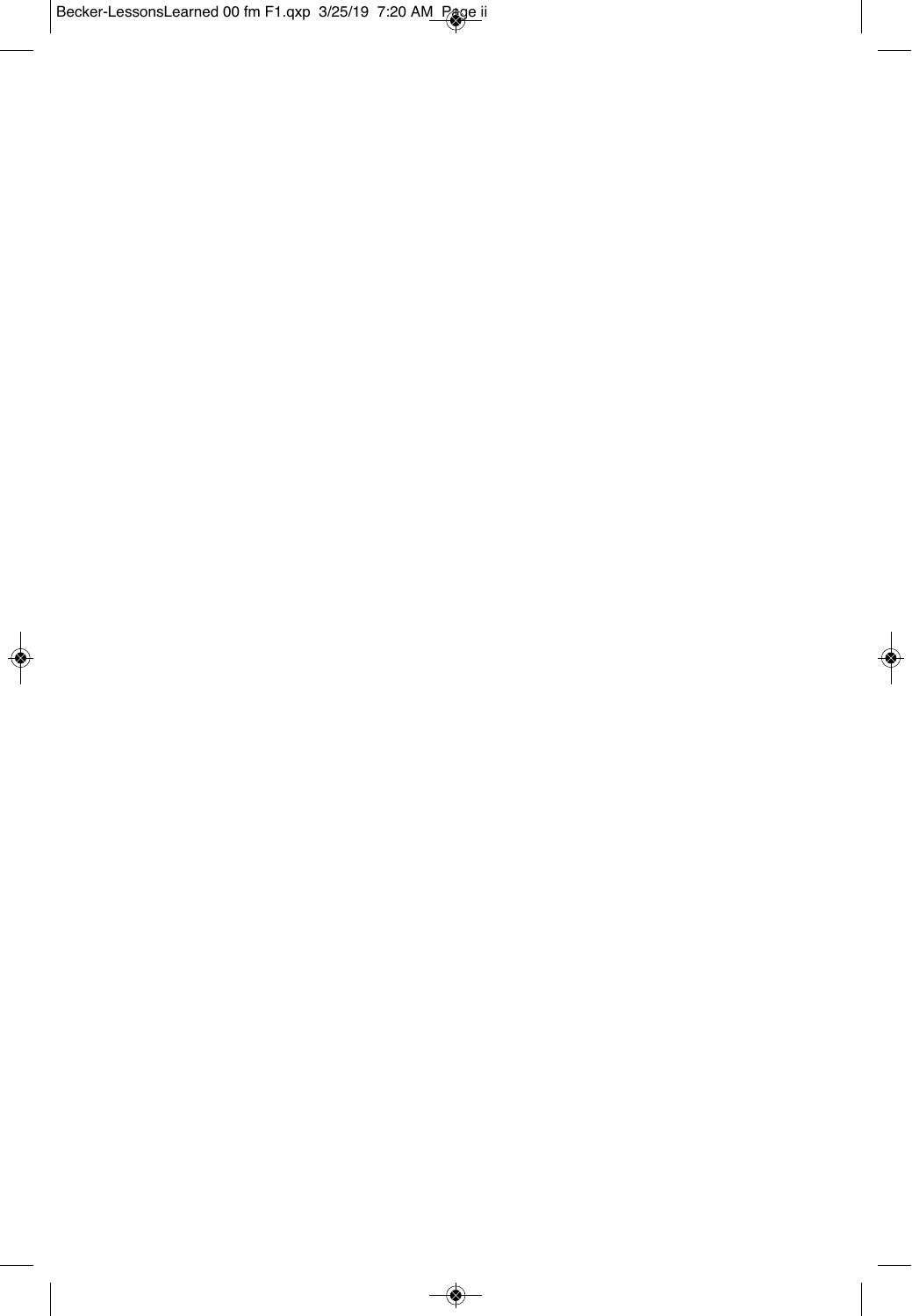## lessons learned

*Stories of a Teacher and Teaching*

**David M. Becker**

Joseph H. Zumbalen Professor of the Law of Property Emeritus WASHINGTON UNIVERSITY SCHOOL OF LAW



Carolina Academic Press Durham, North Carolina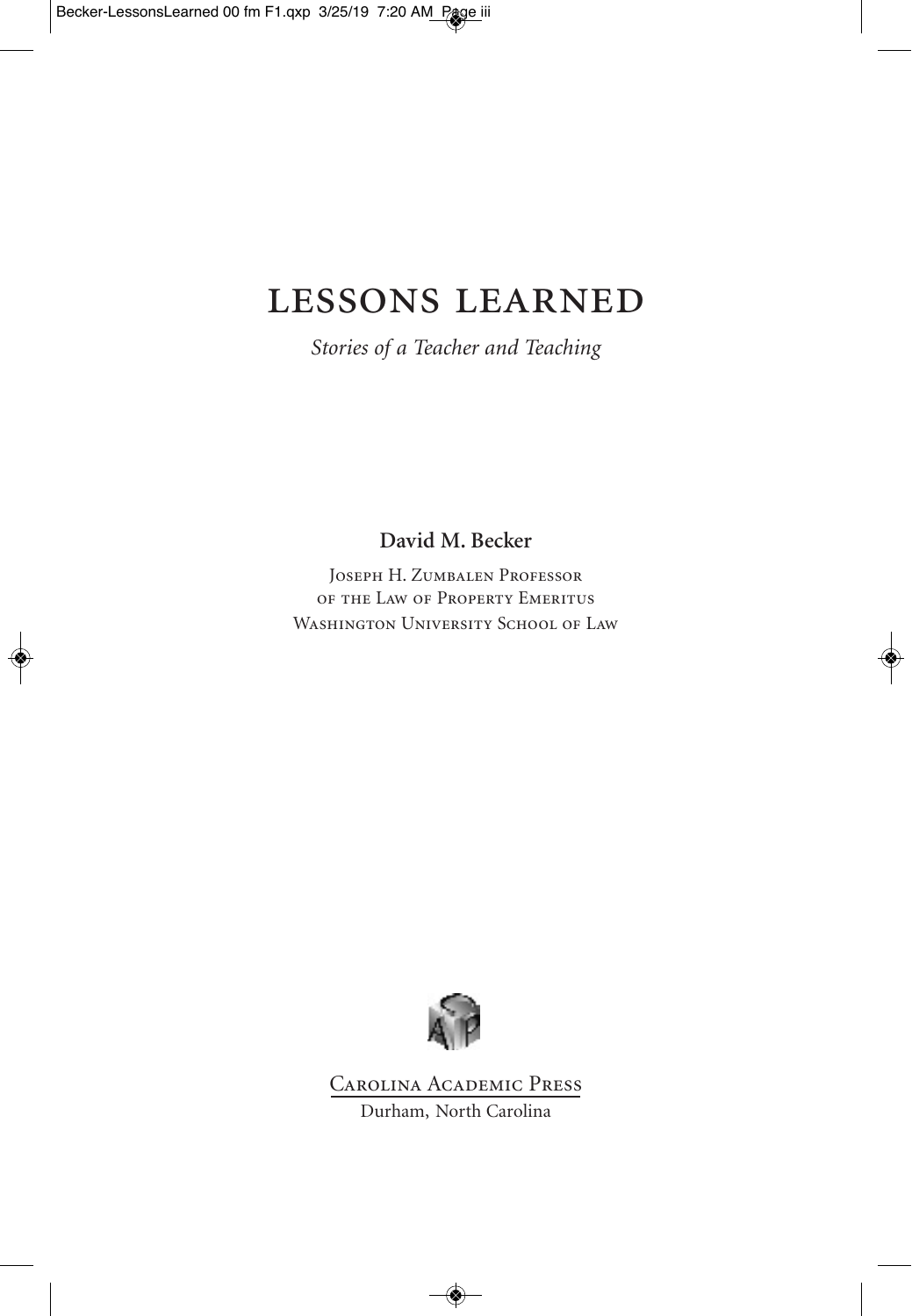Copyright © 2019 David M. Becker All Rights Reserved

ISBN 978-1-5310-1511-4 e-ISBN 978-1-5310-1512-1

Library of Congress Cataloging-in-Publication Data

Names: Becker, David M., 1935- author. Title: Lessons learned / by David M. Becker. Description: Durham, North Carolina : Carolina Academic Press, LLC, 2019. | Includes bibliographical references and index. Identifiers: LCCN 2019006343 | ISBN 9781531015114 (alk. paper) Subjects: LCSH: Lawyers--Fiction. | Law schools--Fiction. | Law students--Fiction. | Legal stories. Classification: LCC PS3602.E2893 L47 2019 | DDC 813/.6--dc23 LC record available at https://lccn.loc.gov/2019006343

Carolina Academic Press 700 Kent Street Durham, NC 27701 Telephone (919) 489-7486 Fax (919) 493-5668 www.cap-press.com

Printed in the United States of America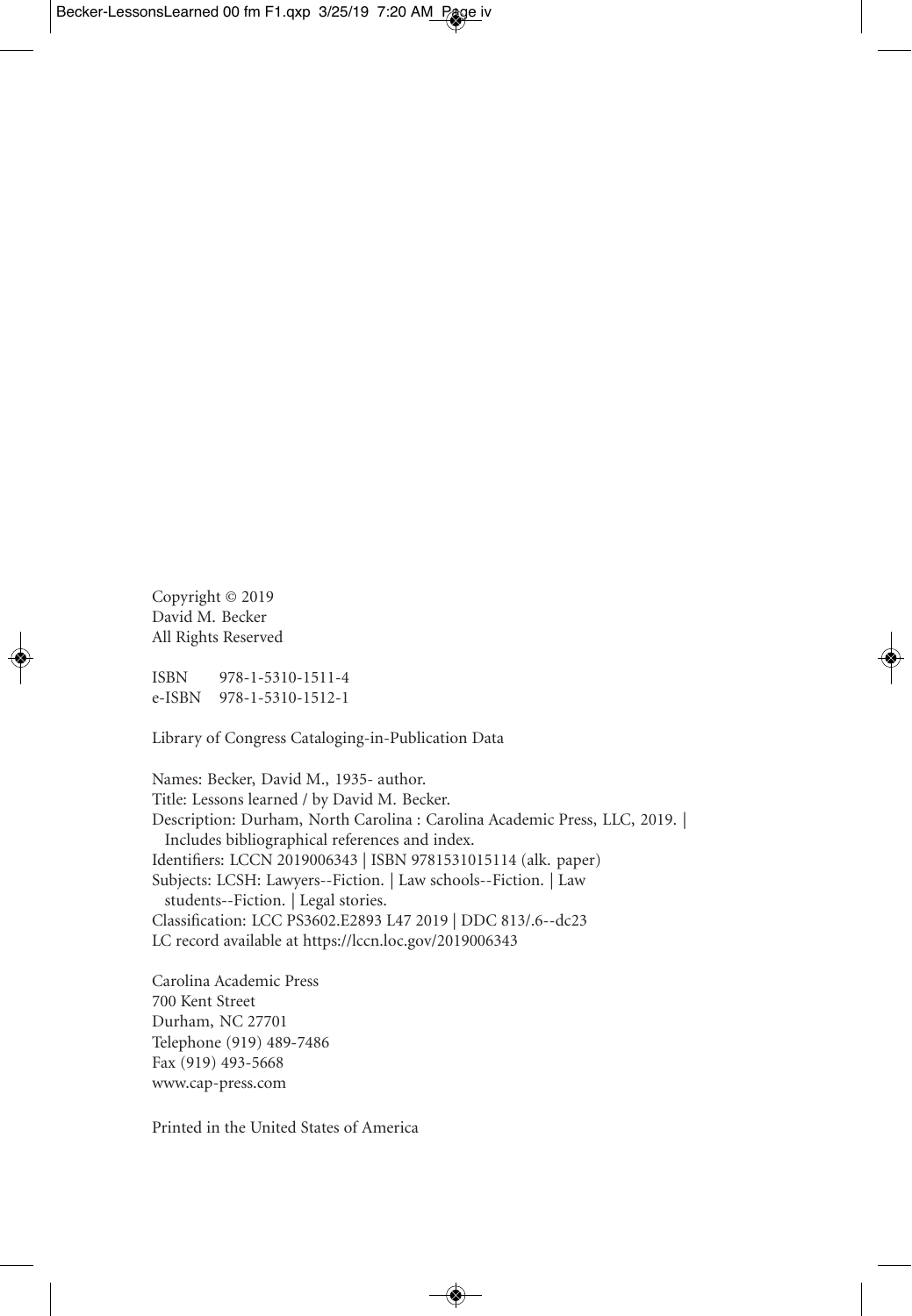*For my students from whom I have learned much, and in memory of two among them—Stuart Oelbaum and Chaitanya Maddali.*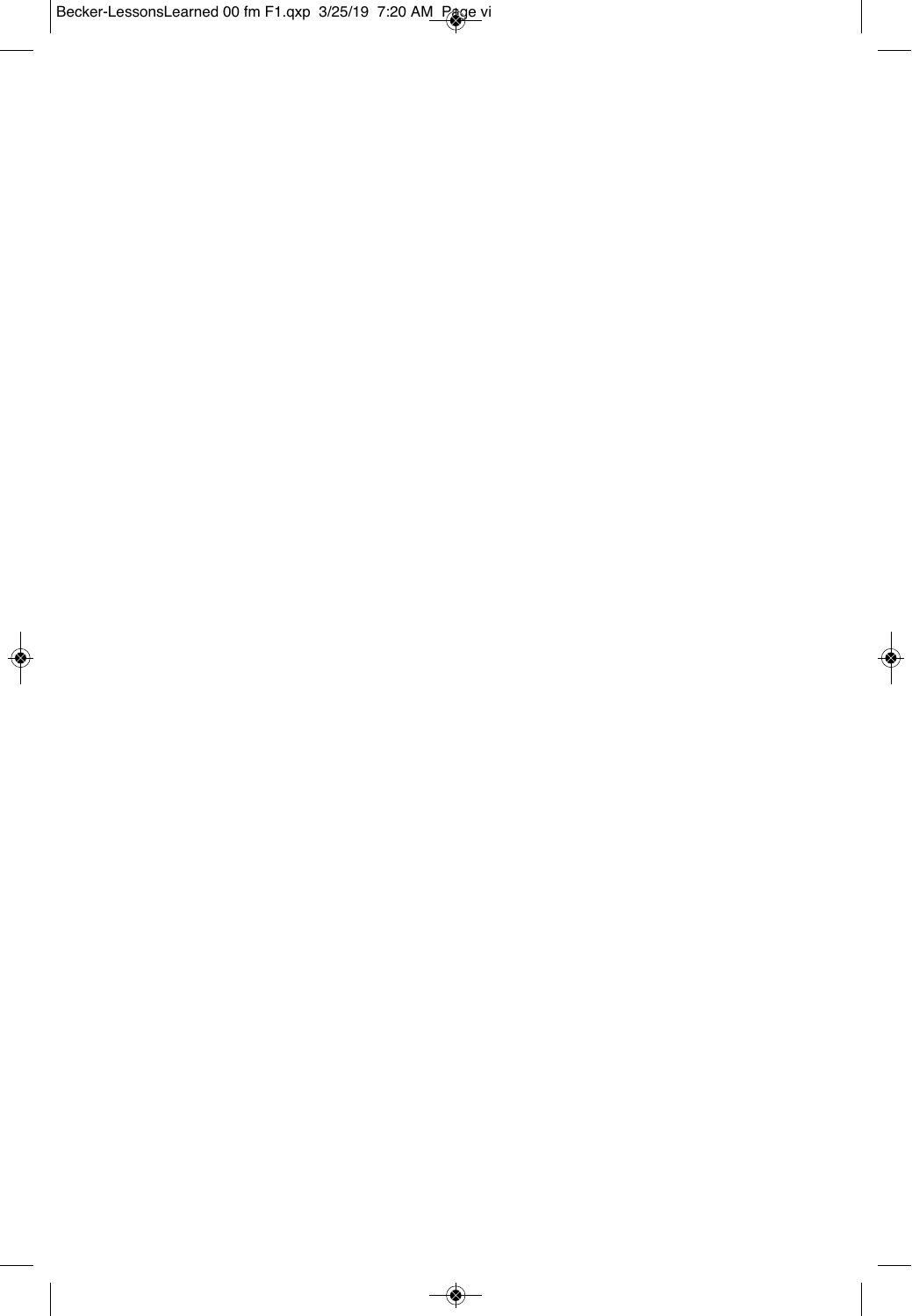## **CONTENTS**

| <b>PREFACE</b>                                                                         | IX  |
|----------------------------------------------------------------------------------------|-----|
| 1   MY SUMMER AS RESEARCH ASSISTANT TO<br>PROFESSOR E. RANDALL MANN<br>Billie Williams | 3   |
| 2   THE BEST TEACHER I HAVE EVER KNOWN: MR. BB<br>E. Randall Mann                      | 29  |
| 3   MY FAVORITE COLLEAGUE<br>E. Randall Mann                                           | 49  |
| 4   RACE AND THE EDUCATION OF A YOUNG TEACHER<br>E. Randall Mann                       | 73  |
| 5   ALMOST A DEAN<br>E. Randall Mann                                                   | 87  |
| 6   THE REUNION<br>E. Randall Mann                                                     | 103 |
| 7   TALES OF FEAR: OF TEACHERS AND STUDENTS<br>E. Randall Mann                         | 125 |
| 8   ABOUT MY FAVORITE STUDENT (AND ALSO ABOUT                                          |     |
| MY DAUGHTER) From Whom I Have Learned Much<br>E. Randall Mann                          | 147 |
| 9   A POSTSCRIPT<br>Billie Williams                                                    | 177 |
| <b>ACKNOWLEDGMENTS</b>                                                                 | 179 |